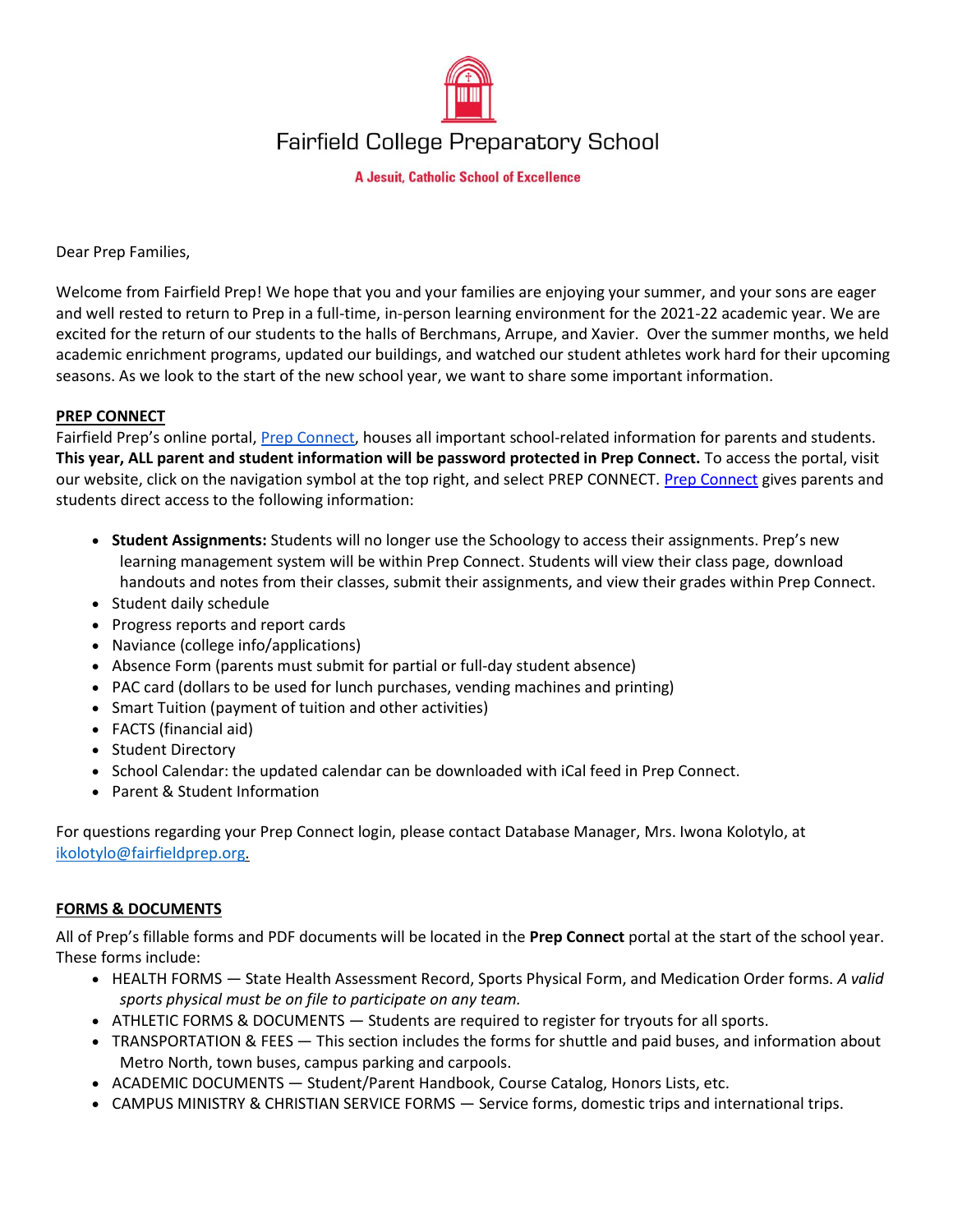#### **SCHOOL CALENDAR**

The School Calendar, which is updated throughout the year, can be downloaded in Prep Connect or viewed on the Prep website under Quicklinks. Additionally, the free [Fairfield Prep app](https://apps.apple.com/us/app/fairfield-prep/id506127245?ls=1) can be downloaded on your device, which includes the school calendar, news and more.

We have modified the daily schedule for students for the upcoming academic year. Please view this sample student [regular schedule and time order schedule.](https://www.fairfieldprep.org/fs/resource-manager/view/c8a19ef2-98c2-4ea7-ac6d-90eec862416b)

This year, our schedule will include "Flex Periods" and "Community Periods." Flex Periods will occur once a cycle on Day D and will give students an opportunity to meet as a class, with their clubs, or engage in extra help with teachers during the school day. Community Periods will be full school events such as Masses, assemblies and pep rallies. There will be some instances where the Flex Period or Community Period will be used for faculty meetings in the morning or afternoon, and students will have a delayed opening (9:35 a.m.) or early dismissal (12:30 p.m.). No academic class time will be lost during these delayed opening or early dismissal days. Please see the school calendar for these dates which will also be communicated through *Prep in a Minute*.

### **BACK-TO-SCHOOL DATES:**

**Orientations** (All held on campus in the Student Life Center) Sophomore and Junior Orientation Monday, Aug. 30, 8:30 a.m. -11:45 a.m. Senior Orientation Tuesday, Aug. 31, 8:30 a.m.–11:45 a.m. Freshman Orientation Wednesday, Sept. 1, 8:30 a.m. – 2:30 p.m. *During orientation, students should wear a polo or button down shirt with dress shorts or pants and sneakers or shoes. iPads are not required during orientation.*

| <b>First Day of Classes</b>             | Thursday, Sept. 2                     |
|-----------------------------------------|---------------------------------------|
| Mass of the Holy Spirit (students only) | Thursday, Sept. 9                     |
| <b>Fairfield Prep Family Mass</b>       | Sunday, Sept. 12, 11 a.m. in the Quad |
| Back-to-School Night                    | Tuesday, Sept. $14, 6 - 8$ p.m.       |

### **SUMMER ASSIGNMENTS/BOOKSTORE**

If you haven't already done so, please review the [Summer Reading and Summer Assignments](https://www.fairfieldprep.org/parent-portal/academic-information/summer-assignments) for all students. You will be notified when **the online Bookstore for course materials for the 2021-22 academic year opens on Wednesday, Aug. 18.** For questions re: summer assignments and textbooks contact Mr. Harold (Dean) Davis a[t hdavis@fairfieldprep.org.](mailto:hdavis@fairfieldprep.org)

### **DRESS CODE**

Beginning on the first day of classes, Thursday, Sept. 2, all freshmen, sophomores, and juniors are to be in full [dress](http://www.fairfieldprep.org/dresscode)  [code](http://www.fairfieldprep.org/dresscode) (shirt and tie with dress pants and dress shoes). Members of the Class of 2022 are allowed to wear their senior class polo or any other Fairfield Prep polo only until Friday, Sept. 24. All students will be expected to wear a blazer or suit coat during school Masses, including the Mass of the Holy Spirit on Thursday, Sept. 9. Any changes due to heat will be communicated to students.

#### **TRANSPORTATION**

 Town buses are provided for students residing in Fairfield who live more than 1.5 miles from campus. Bus routes are prepared by the town and will be shared with families as soon as they are available. Students from the town of Fairfield must complete the [Fairfield Bus Choice Form t](http://www.fairfieldprep.org/buschoice)o indicate if you **WILL** or **WILL NOT** use bus service. Late bus service for Fairfield residents will run Tuesdays, Wednesdays and Thursdays at 4 p.m. starting Thursday Sept. 2. The bus will transport students to their bus stops within the borders of Fairfield.